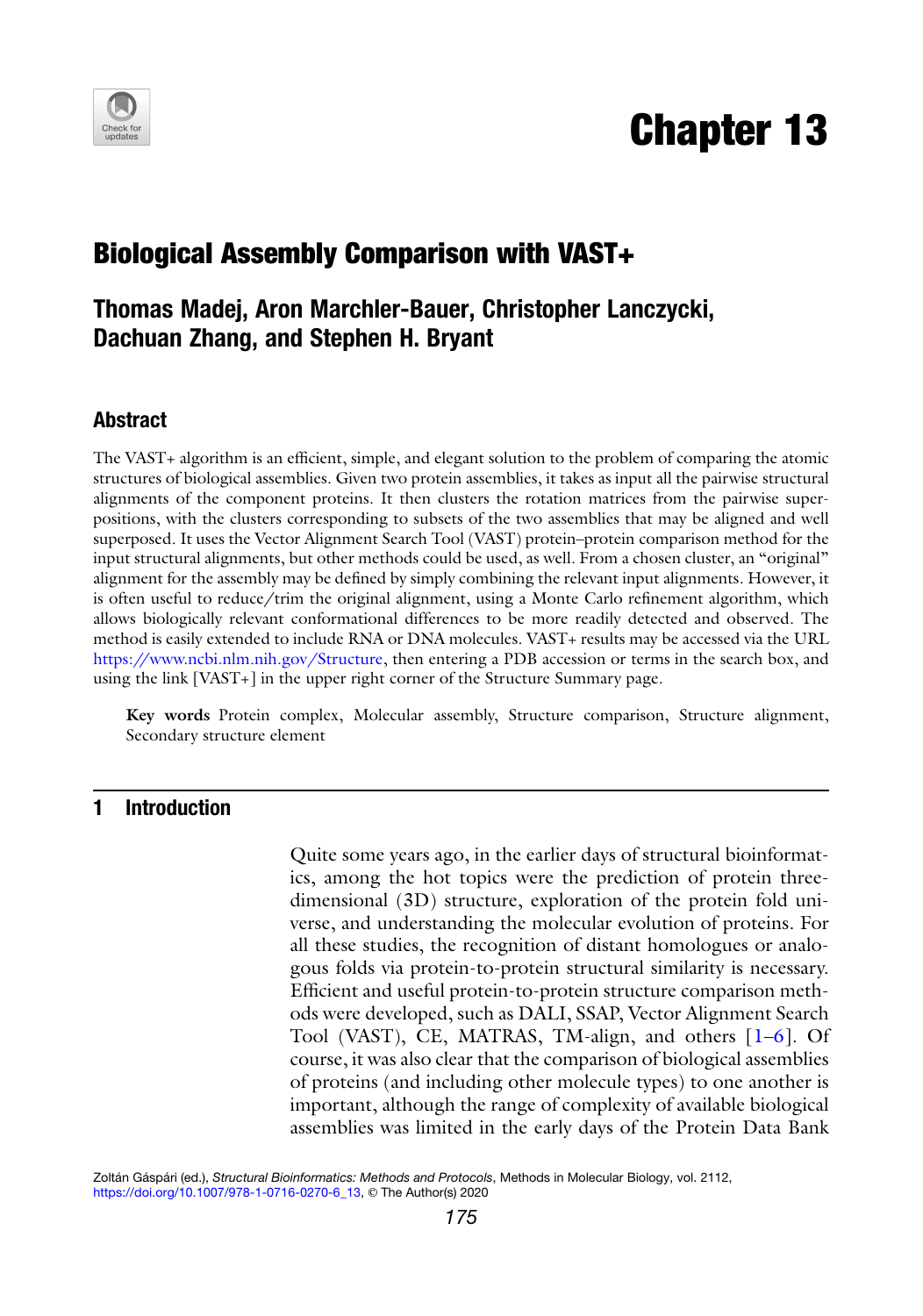(PDB). Comparison of assemblies is necessary for the study of molecular interactions and interfaces in atomic-level detail. Good computing performance is highly desirable, as the public structure database PDB right now contains nearly 150,000 structures and continues to grow.

Although it may seem that the comparison of biological molecular assemblies is not much more complicated than the comparison of two molecules, there is an extra degree of complexity introduced because assemblies can be very large, including several thousand or more residues/nucleotides, much larger than size of typical protein–protein comparisons. The fact that the molecules cannot be ordered in any canonical way is another complication. The MM-align algorithm (MultiMer-align [\[7\]](#page-10-2)) solves these problems by using dynamic programming to achieve good performance and handles the comparison of assemblies by essentially comparing many pairs of large individual "artificial" molecules. The ordering problem is taken care of by considering every possible order of the protein chains, which results in many large individual and "artificial" proteins. The SCPC (Structural Comparison of Protein Complexes [\[8\]](#page-10-3)) method detects similarities between substructures using secondary structure elements (SSEs). The individual protein chains are compared, using the SSE decompositions. This gives a collection of similar pairs, which are then further agglomerated into larger similar substructures, using a scoring function that crosschecks SSE positions across the constituent pairs. There is also 3D Complex, which represents assemblies by graphs and uses a graph matching algorithm to assess similarity between assemblies [[9](#page-10-4)], producing a hierarchical classification of complexes.

In this chapter, we describe VAST+, a biological assembly comparison algorithm  $[10]$  $[10]$  that uses our original VAST  $[3]$  $[3]$  $[3]$  protein–protein comparison method. As will be apparent, there is no strict dependence on the VAST algorithm per se; any other pairwise-molecule structure comparison method could be used to provide the needed input to the VAST+ program. Besides the identification of similarities between biological assemblies, we have also made an effort to detect and emphasize meaningful *dis*similarities, as described in the methods section about "refined alignment." By considering dissimilarities between assemblies, one can more easily visualize state transitions and important conformational changes. In general, there will be many dissimilarities between assemblies that differ in many details, and automatically detecting and annotating those that may be biologically significant is a major challenge.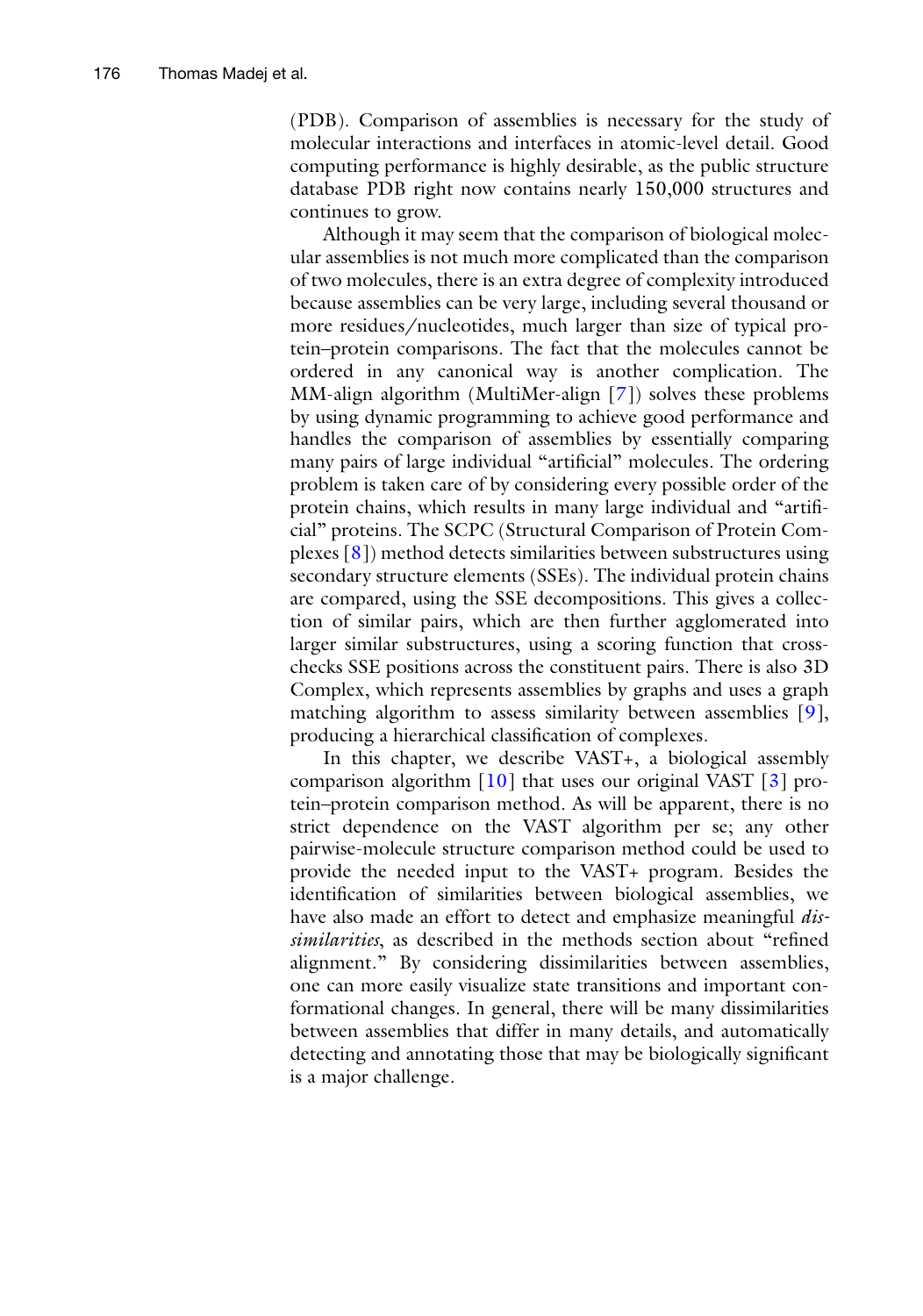#### 2 Methods

2.1 Clustering by Rotation Matrix **Distance** 

Here is the intuition behind the method. In Fig. [1](#page-2-0), there are two "assemblies," ABC (blue) and a similar copy ABC (red). If we do a superposition of the A's only, then we translate the center of mass (centroid) of the red-A to the centroid of the blue-A and rotate, R1. The amount of rotation is given by the angle between two lines: one line is determined by the centroid of the blue-A and the centroid of the blue assembly, c1; the other line goes through the centroid of the red-A and the centroid of the red assembly, c2.

To superpose the two assemblies, i.e., red-ABC and blue-ABC simultaneously, we translate  $c2$  to  $c1$  and then rotate (R2); again, the degree of rotation is determined by the angle between the translated lines. A translation does not change the angle between lines, and therefore we see that R1 must be equal to R2.

Of course, this is harder to visualize in 3D, but the same argument applies. The three superpositions of red-A and blue-A, red-B and blue-B, and red-C and blue-C represent the comparisons between single protein chains. The superposition of red-ABC to blue-ABC corresponds to the comparison of two molecular assemblies.

<span id="page-2-0"></span>There is only one problem that arises, which is shown in Fig. [2.](#page-3-0) In this situation, we see that the rotation matrix for the A's, after translation, is the identity matrix and likewise for the B's. But the "interface" between A and B in the two assemblies is different! To handle this inconvenience, we simply introduce another numerical restriction, the "orientation check." Namely, in order to cluster rot  $(A, A')$  and rot $(B, B')$  together, not only do we require that the Euclidean distance between  $rot(A, A')$  and  $rot(B, B')$  be small enough, but also the vector from the centroid of A to the centroid of B needs to be in roughly the same direction as the corresponding



Fig. 1 The angle between the lines gives the rotation required to superpose both the red-A and blue-A and also the entire "assemblies" red-ABC and blue-ABC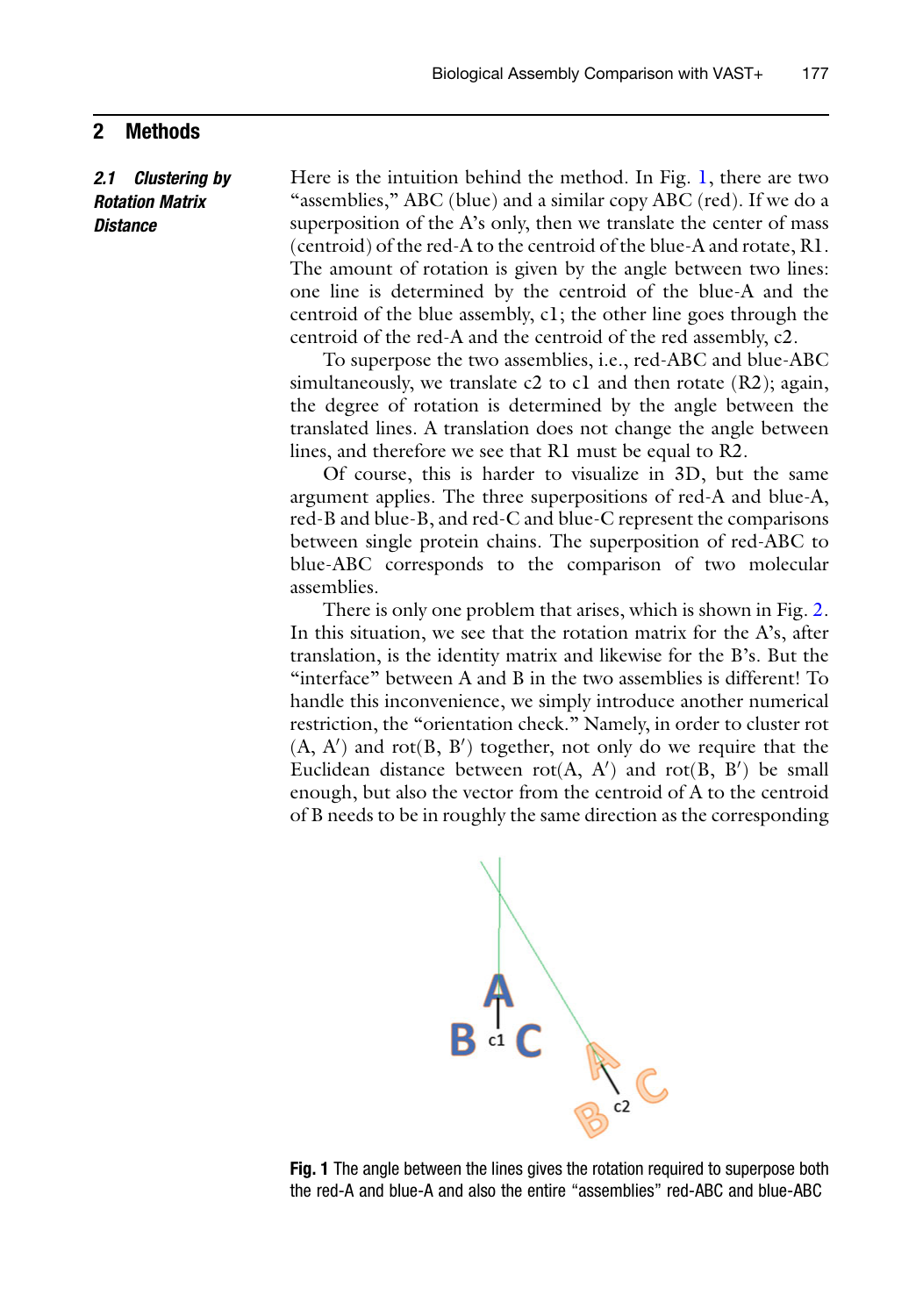

<span id="page-3-0"></span>Fig. 2 The rotations to superpose red-A with blue-A and red-B with blue-B are both the identity rotation, but red-AB and blue-AB cannot be superposed together because of a difference in orientation

vector between  $\mathrm{A}^\prime$  and  $\mathrm{B}^\prime,$  after the translation and rotation. In the example in Fig. [2,](#page-3-0) these vectors point in opposite directions.

To determine a reasonable clustering threshold, we took random pairs of arbitrarily chosen rotation matrices obtained from structure comparisons and calculated the Euclidean distance between them. The mean distance was about 2.4, and only about 1.7% of the pairs had a distance less than 1.0. We chose 1.0 as a threshold; this is the simple Euclidean distance in nine dimensions and there are no units.

In outline, the algorithm is thus as follows. Given two protein assemblies to compare, first compute all pairwise structural alignments between the component protein chains. For each pair of similar proteins, there is a rotation matrix for the superposition. The rotation matrices for the pairs are also going to include, with minor deviations, the rotations that superpose entire similar subassemblies, by the preceding argument. Cluster the rotation matrices using complete-linkage clustering, with Euclidean distance between the matrices (i.e., distance  $\langle 1.0 \rangle$ , and using the "orientation check." The resulting clusters correspond to mappings between protein chains in one assembly and protein chains in the other assembly. An overall alignment for the assemblies can be obtained by simply combining the pairwise structural alignments that we started with for the component chains. In the next section, we will refer to this as an "original alignment" of the assemblies. We can get a superposition of the assemblies via the original alignment. Each of the clusters gives a different alignment; from among these various possibilities, choose one according to whatever desirable criteria. It makes the most sense to consider the clusters with the most protein chains aligned (i.e., the largest clusters), and then further select among these, e.g., by largest total number of residues aligned or smallest root mean square deviation (RMSD; all RMSDs referred to are superposition RMSDs, i.e., obtained after optimal 3D superposition).

Consider the case of comparing two hemoglobin tetramers. Each has four chains, ABCD and  $A'B'C'D'$ . The chains are all pairwise comparable, so there are rotation matrices  $rot(A, A'), rot$  $(A, B'), rot(A, C'), etc., which are 16 in all. After the clustering, we$ get four clusters of size 4, and these correspond exactly to all the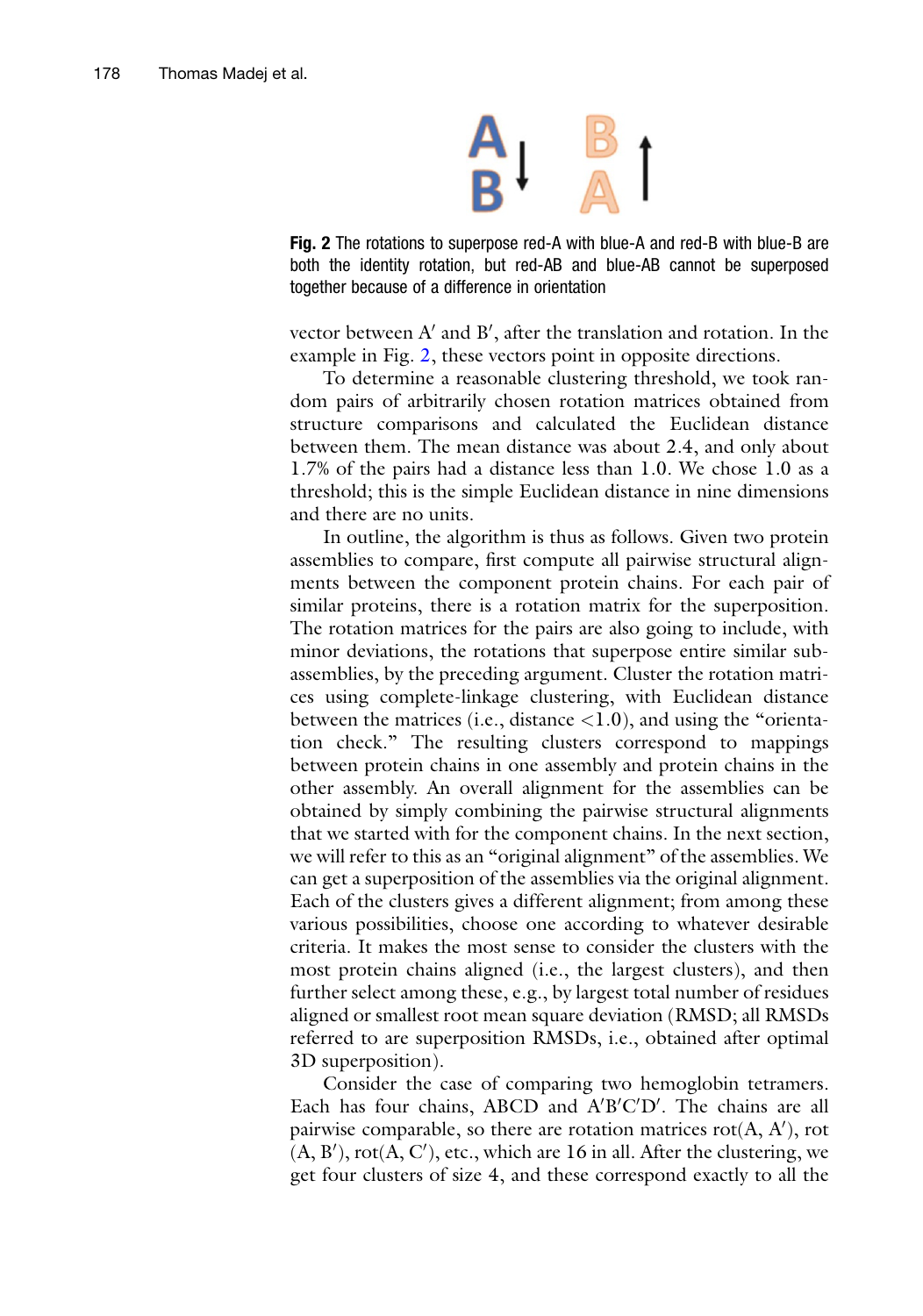<span id="page-4-0"></span>

Fig. 3 Counts of similar assemblies in the VAST+ database. The x-axis contains the number of molecules in the complexes from dimers to 24-mers. The y-axis is on a logarithmic scale, because the dimer-dimer, trimer-trimer, and tetramertetramer counts are so dominant

possible alignments of the tetramers. Some of these will map the alpha chains to alpha and beta to beta, and some will map alpha to beta and beta to alpha. The ones mapping alpha to alpha and beta to beta will have slightly larger alignments with a better RMSD, and one will be chosen as the representative assembly alignment, correctly.

If two biological assemblies include nucleotide chains, with structural alignments computed between them, then there is no problem in applying the rotation matrix clustering to include the alignments between the nucleotide chains. Thus, the method is easily extended to more complicated molecular assemblies such as ribosomes.

Figure [3](#page-4-0) displays the number of similar assemblies in the VAST+ database, in terms of dimer-dimer, trimer-trimer, etc., on up through 24-mer to 24-mer similarities.

2.2 Refined Alignment As you can guess, the assembly superposition obtained by using the pairwise alignments/superpositions of the component molecules, i.e., the "original" alignment, amounts to an average superposition. In many, or even most, cases, this is satisfactory, e.g., for closely related structures, the RMSD of the assembly superposition may be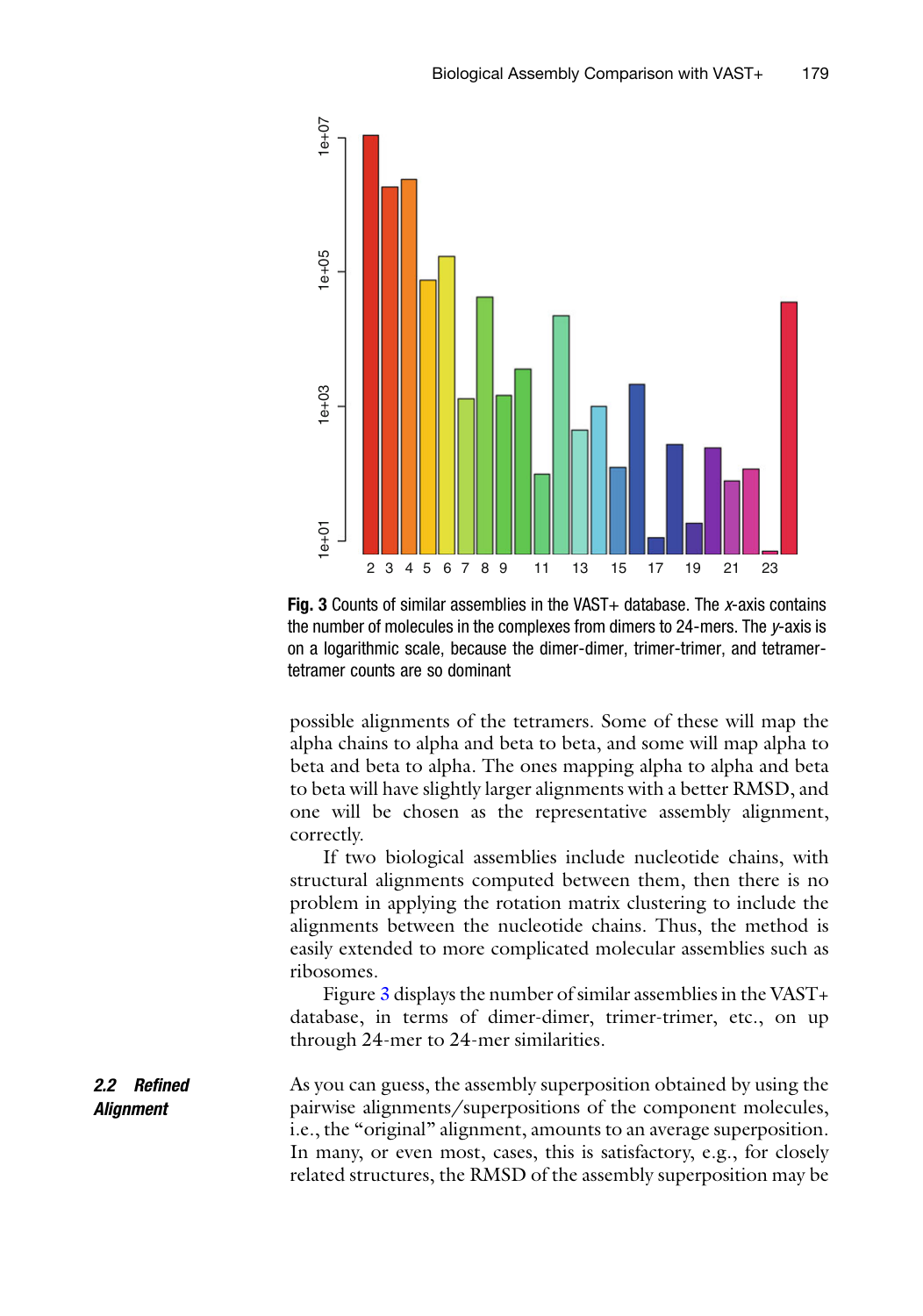$1.0$  Å or less, which is better than the resolution of almost all structures in the database. However, in some cases, the average superposition obscures our understanding of the assembly similarity. This will be apparent in the examples given below.

The purpose of the "refined alignment" algorithm is to process the original alignment by trimming it, in order to more easily view any biologically relevant differences between the assemblies. The trimmed pieces, which deviate from a "common core" of the two assemblies, are the positions where the conformations differ to a greater degree. Here is a brief description of the refined alignment algorithm. We formulate it as an optimization problem, where the scoring function is

$$
f(S) = N - E
$$

Here S is the set of atoms (C-alphas, really paired/aligned atoms) that are included in the current alignment. The current alignment is a subset of the original alignment. Then N is simply the size of S, and  $E$  is the error term. We define the error term  $E$  as a sum of indexed error terms  $E(i, j)$ :

$$
E = \sum(S) E(i,j)
$$

The " $\Sigma(S)$ " means "sum over all positions *i*, *j* in *S*," and  $E(i, j) = \Delta(i, j) - T + 1$  if  $\Delta(i, j) > T$ , where T is the tolerance. The deltas are given by

$$
\Delta(i,j)=|d(i,j)-d(i',j')|
$$

where  $d(i, j) =$  (Euclidean) distance between atoms i and j in structure 1,  $d(i', j') =$  distance between i' and j' in structure 2, and i is aligned with  $i'$ , j with j'. The deltas are measuring the difference in distance between equivalent pairs of positions in the two structures. It works well to choose the tolerance T to be the RMSD of the original alignment/superposition. If we have a current alignment  $S$  and add a residue position to it, then  $N$  will increase by 1, but the error term E will also increase, depending on how many deltas associated with the position are bigger than the original RMSD and also by how much. We can see that there is going to be a tendency to shrink the original alignment by removing "erroneous" residues.

The scoring function  $f(S) = N - E$  is like those appearing in the classical, hard optimization problems. When trying to maximize it, there is a tension between choosing atoms to add to S to increase N and choosing to increase the error term, E. If we set the error term,  $E(i, j)$  = infinity whenever  $\Delta(i, j) > T$ , then the problem amounts to finding a maximum independent set (MIS) on a type of graph embedded in three dimensions. The MIS on general graphs is a classical NP-complete problem, and there is no known efficient algorithm to solve it. It is not at all obvious if the MIS for general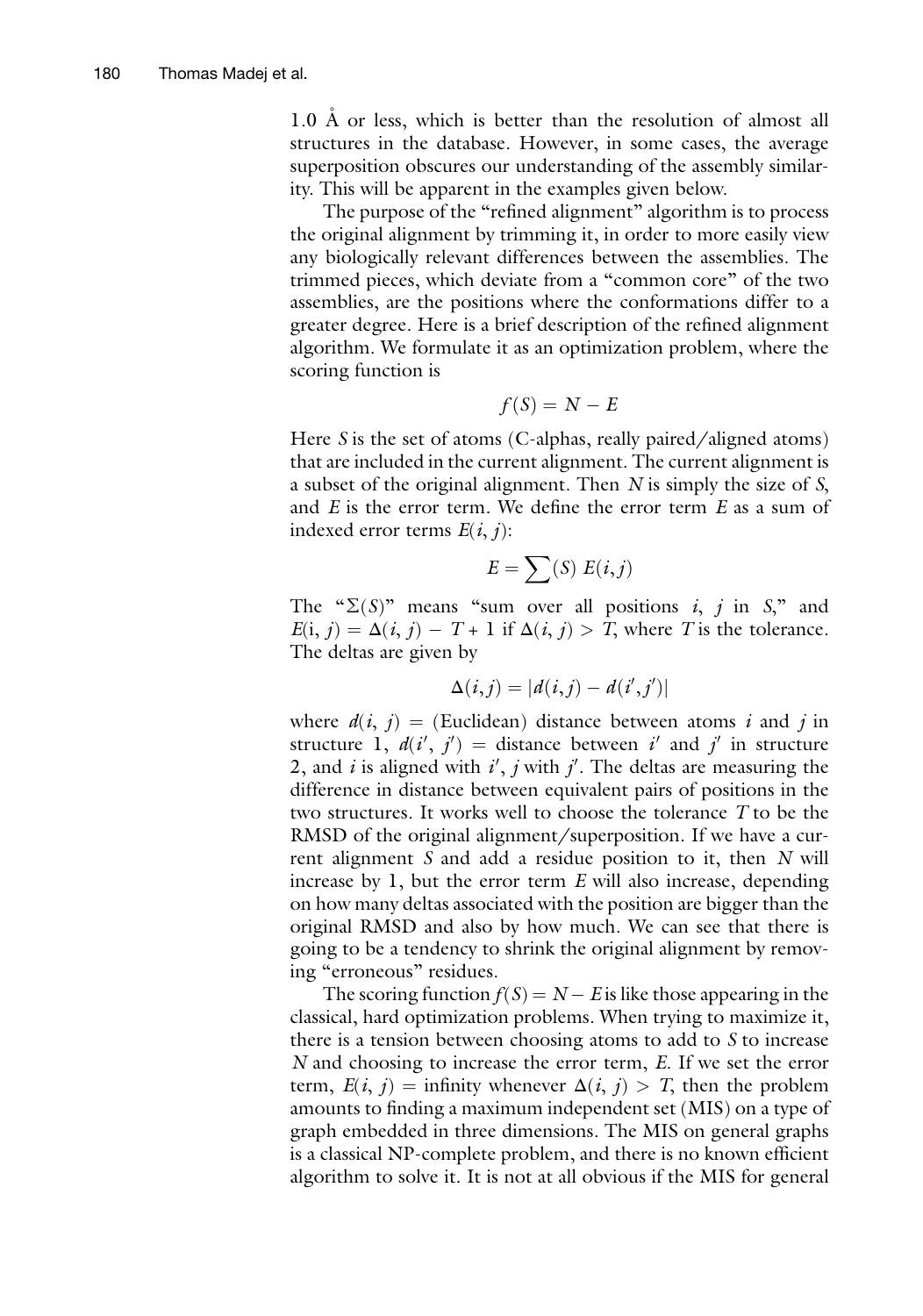graphs can be transformed to the problem involving our special class of graphs, so it is unclear whether our problem is NP-complete or not. Nonetheless, a reasonable approach to solving our problem is to use a heuristic. We use a Monte Carlo-type algorithm, a Gibbs sampler. To further simplify the problem, we distinguish the SSEs belonging to the structures. Conveniently, VAST computes the protein-to-protein alignments using SSEs. Corresponding to each aligned SSE, there is a contiguous segment associated with it, in each of the two structures, which may extend past the endpoints of the SSE and into adjacent loop regions. A "move" in the MC algorithm consists of replacing a segment by a different one. When we replace a segment in one structure, we also replace the corresponding segment in the other structure, so that the replacement is consistent with the original alignment. Notice that we can delete a segment simply by replacing it with the empty segment. The error term for replacing a segment is simply the sum of the error terms for the positions that are added, minus the sum of the error terms for the positions removed. Then the Gibbs sampler proceeds in the standard way: choose a segment at random, calculate the scores for all the possible replacements of that segment, assign each possible replacement the Boltzmann weight, and then choose the replacement segment probabilistically according to the weights [[11\]](#page-10-7).

#### 3 Examples

An excellent example is provided by comparison between the R (relaxed) and T (tense) states of aspartate transcarbamoylase, e.g., PDB structures 4kh1 and 1rae. 4kh1 is the R-state structure of an ATCase from *E. coli*  $[12]$  $[12]$ , whereas 1 rae is a T-state CTP-ligated ATCase also from E.  $\omega li$  [\[13](#page-11-0)]. The ATCase assembly consists of two catalytic trimers and three regulatory dimers, for a total of 12 protein chains [\[14](#page-11-1)]. Comparing the individual protein chains pairwise, between the 4kh1 and 1rae structures, we see that the pairs with similar folds align very well and superpose with excellent RMSDs of under  $1.5$   $\AA$ .

By clustering the rotation matrices and simply combining all the alignments of the 12 component protein chains, we get an original alignment of the entire assembly involving 2613 residues with a 5.4 A RMSD. Structure 3D graphical viewers such as iCn3D <https://github.com/ncbi/icn3d> may have an "alternate structure" feature to flip between the structures in the superposed state. When viewed in iCn3D at a good angle, by flipping between the structures, the relative motion of the more rigid halves of the assemblies is readily seen.

However, the refined alignment makes the differences between the T- and R-states even more apparent. For example, in hand,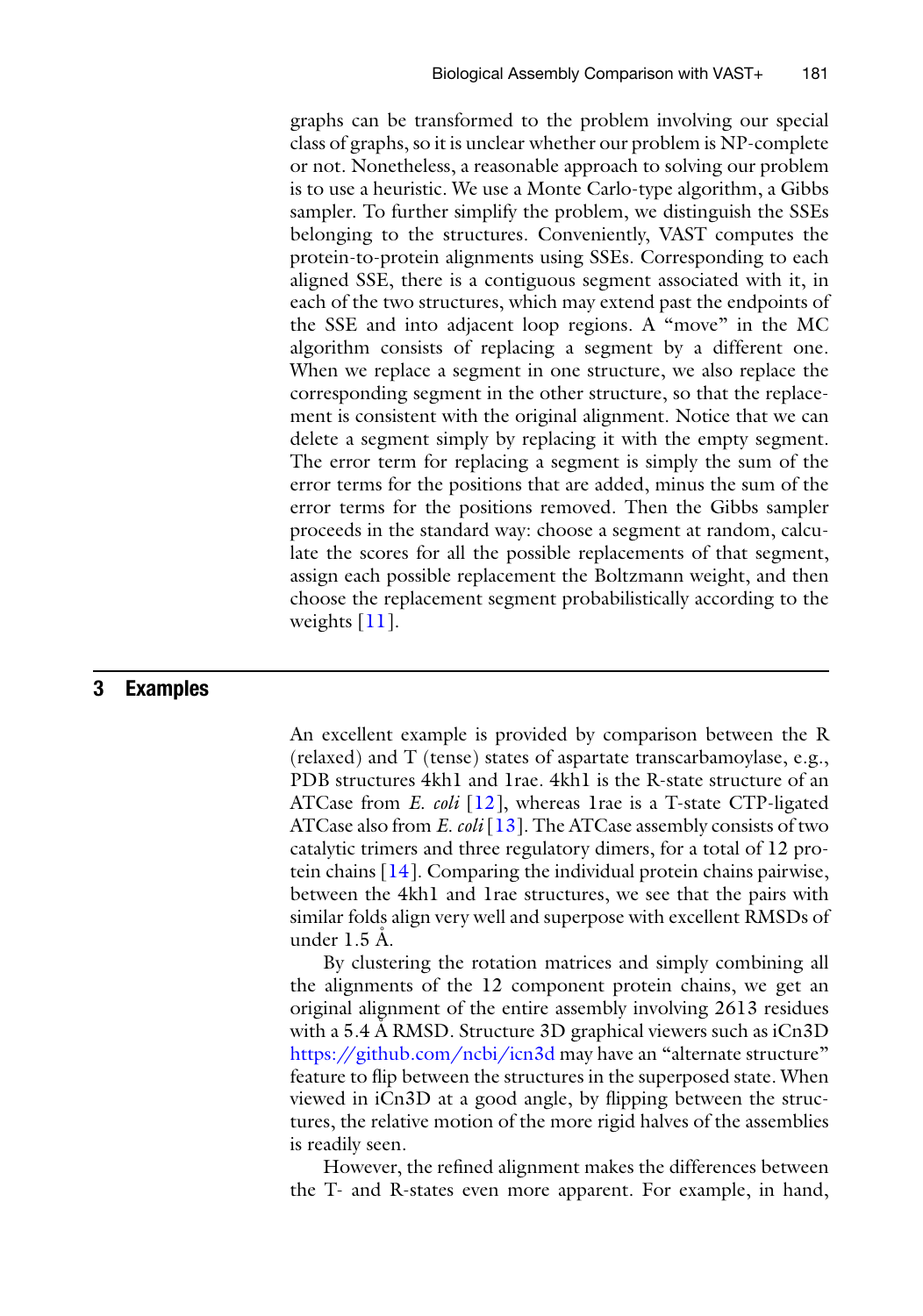<span id="page-7-0"></span>

Fig. 4 Refined alignment/superposition of aspartate transcarbamoylase T- and R-state structures (PDB accessions 1rae and 4kh1). The red part displays the six-chain subcomponents that are superposed, which includes one catalytic trimer and one chain from each of the three regulatory dimers

4kh1 and 1rae, the refined alignment has 1113 aligned residues at a RMSD of 2.3 A. The most striking difference between the T-state and the R-state structures is an expansion of about  $11 \text{ Å}$  along the threefold axis  $[14]$ . The refined alignment redefines the superposition relative to one of the catalytic trimers and includes only six chains, namely, a catalytic trimer and one chain from each of the three regulatory dimers. This helps to make the large-scale differ-ence between the T- and R-states more obvious (see Fig. [4](#page-7-0)). When displayed using the iCn3D graphical viewer, alternating the structures with the "a" key now shows the lower part moving vertically relative to the fixed upper part. See Fig. [5](#page-8-0) for an overview of how to access the VAST+ webserver using this particular example.

The refinement algorithm can also detect much finer-grained conformational differences. The hemagglutinin influenza virus example involves PDB structures 3sdy and 1mqm. The 3sdy structure is a broadly neutralizing antibody bound to the influenza A H3 hemagglutinin [\[15](#page-11-2)]. The 1mqm structure is the hemagglutinin for a potential avian progenitor of the 1968 Hong Kong pandemic influenza virus  $[16]$  $[16]$  $[16]$ . All of the protein-to-protein superpositions between the hemagglutinin molecules are excellent, complete chain alignments at under 1.0 A RMSD. When we combine all these to get our original alignment, we have 1470 residues aligned with an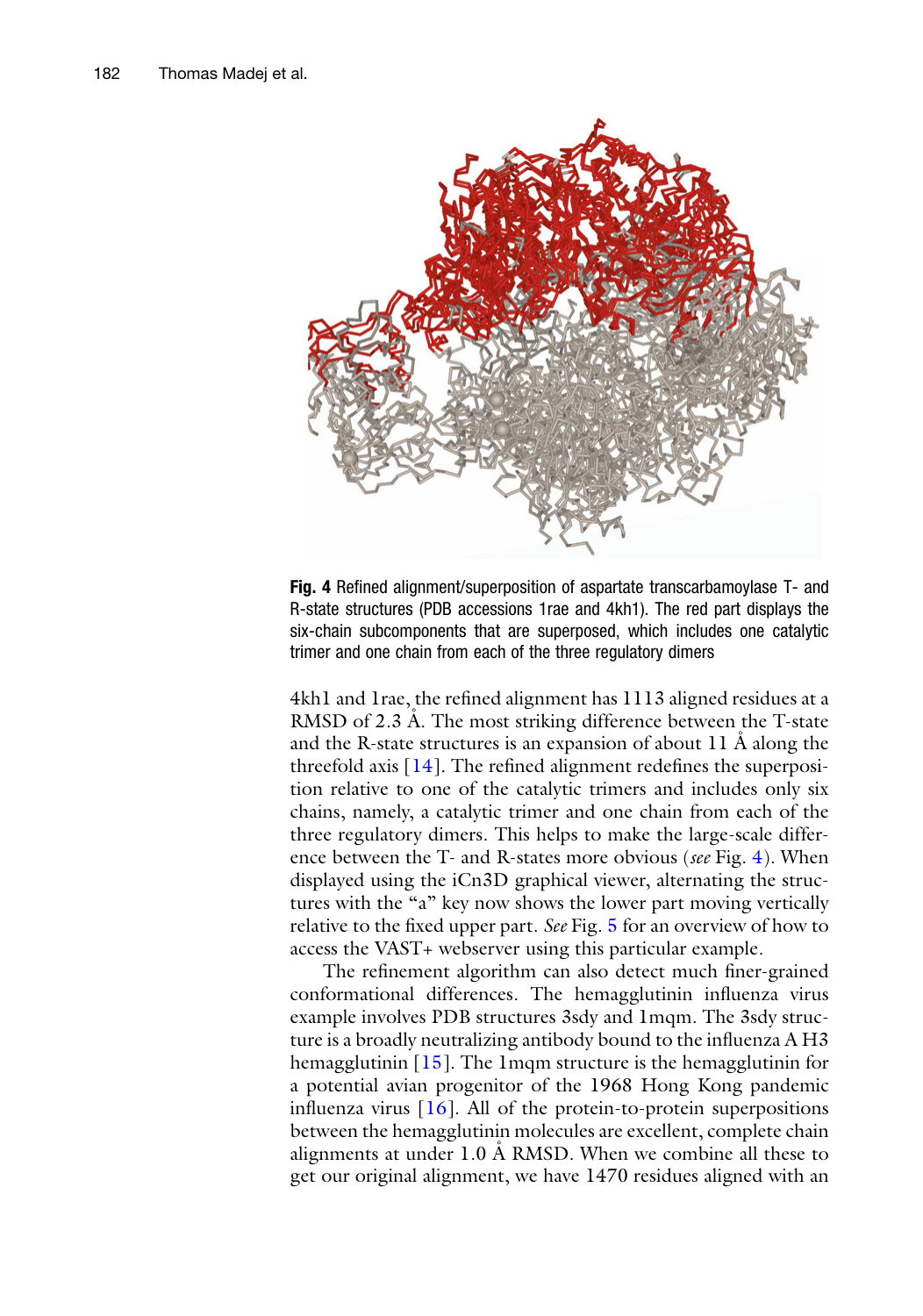<span id="page-8-0"></span>

Fig. 5 From the "VAST+ Similar Structures" webpage, one can enter the PDB accession for a structure of interest (topmost red circle). This goes to the main VAST+ page, which will present a list of similar assemblies in the bottom panel. There is a search box which can be used to filter the results using simple search terms, e.g., keywords appearing in the titles or taxonomy. In this example, we are specifically interested in the PDB accession 1rae and so enter it in the search box (middle red circle). When we expand the entry for that result, we see the list of protein chains from each structure (4kh1 and 1rae), and the ones that correspond in the precomputed superposition are highlighted in the same color. An interactive graphical view can be obtained by launching the iCn3D viewer (bottom red circle)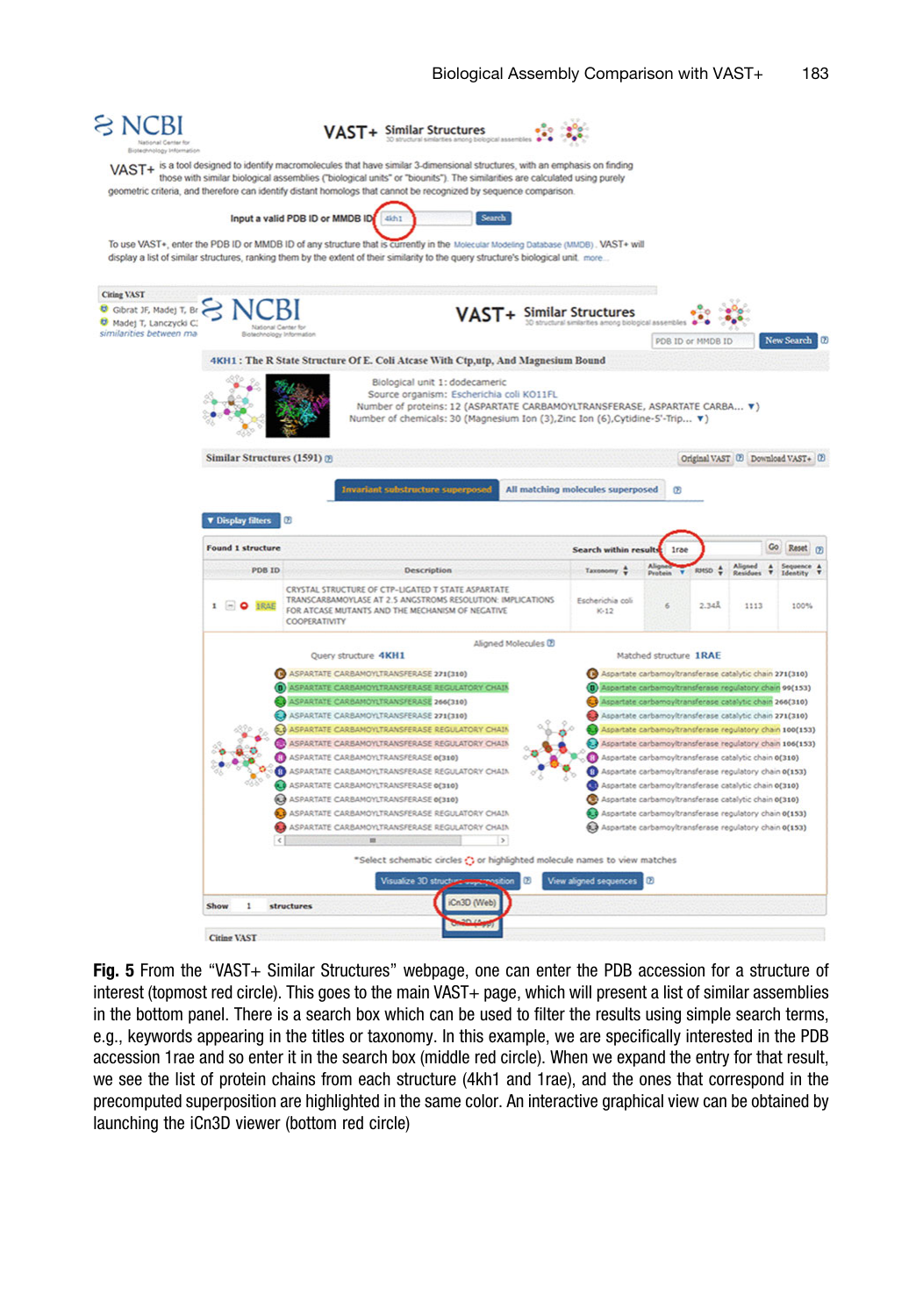<span id="page-9-0"></span>

Fig. 6 Refined alignment of influenza virus hemagglutinin assemblies; PDB accessions 3sdy and 1mqm. One of the B-loops is highlighted in green. The head and B-loop annotations were added manually

excellent 1.5 A RMSD. The refined alignment is trimmed to 865 residues at 0.6 Å RMSD. As in the aspartate transcarbamoylase example, we see that regions involving larger-scale movements become unaligned, i.e., are trimmed (see Fig. [6\)](#page-9-0). Again in Fig. [6,](#page-9-0) the red parts are the aligned and superposed refined alignment, and the white parts are unaligned in the refinement. The head of the hemagglutinin assembly, which is that part which opens upon membrane fusion with the cell the virus is trying to infect, is not included in the refined alignment because there is a conformational difference. Note that the white chain traces at the top and righthand side, and in the background, are the antibodies in the 3sdy structure, which are not present in 1mqm and hence not included in the original alignment. However, besides the change at the head of the hemagglutinins, finer-grained details are also detected, such as the three B-loops. The B-loops change conformation in order to deliver the fusion peptide  $[15]$  $[15]$ . This is a good example, where the protein-to-protein alignments are excellent and align complete chains, but by comparing the assemblies and using the refinement method, we can detect subtle but important dissimilarities that are biologically relevant.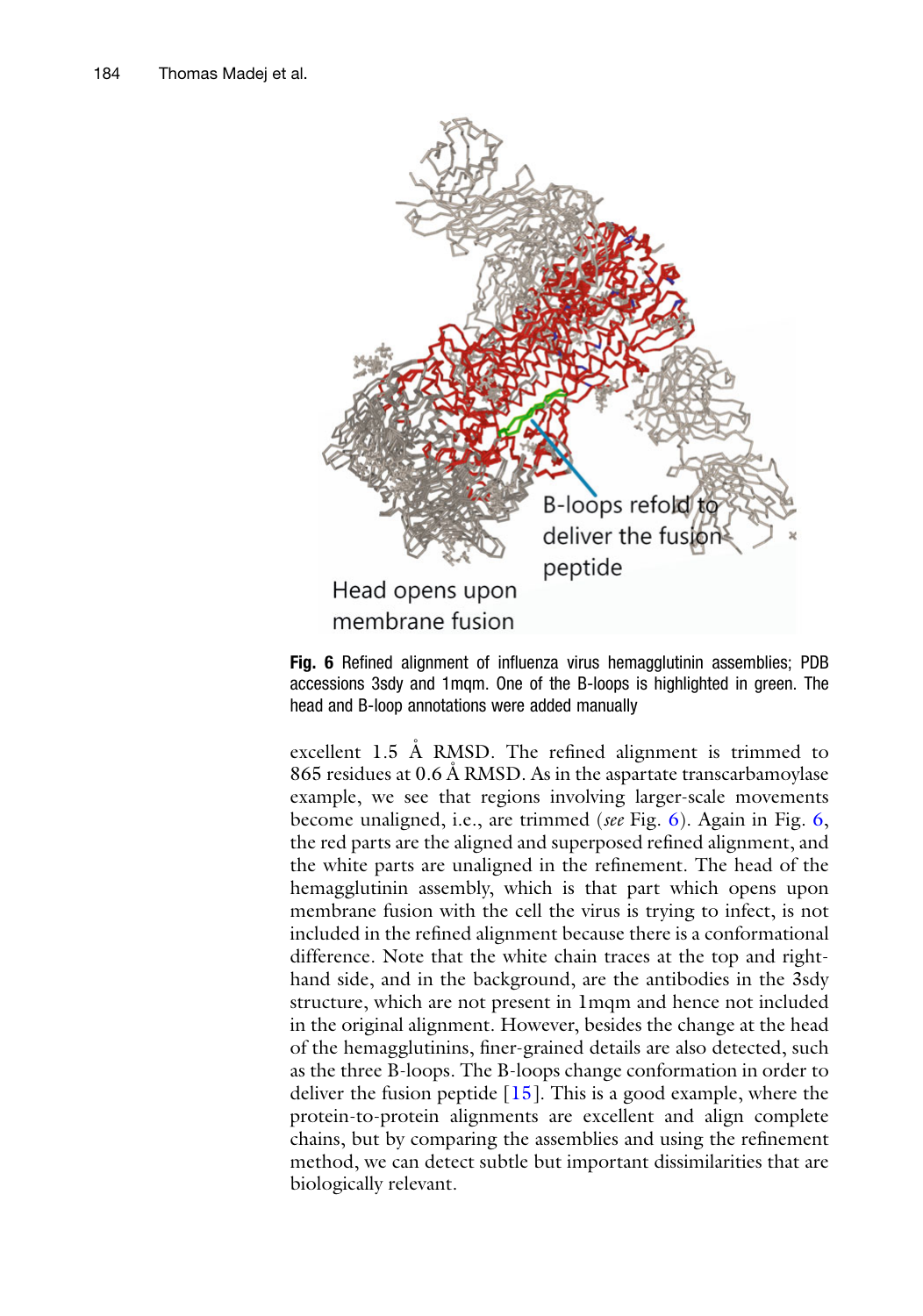#### 4 Summary

The VAST+ algorithm is an efficient, simple, and elegant solution to the problem of comparing the atomic structures of biological assemblies. It uses the VAST protein–protein comparison method for the underlying structural alignments, but other methods could be used, as well. The original VAST was designed to detect similarity between protein folds and was not very concerned with subtle differences in the structures. By using VAST+ and comparing entire biological assemblies, we can automatically detect important and subtle biologically relevant differences in the structures. Moreover, as examples like the influenza hemagglutinin show, it is only by comparing entire assemblies that we can detect and clarify relationships between the structures.

#### Acknowledgments

This research was supported by the Intramural Research Program of the NIH, National Library of Medicine at National Institutes of Health/DHHS. Funding for open access charge: Intramural Research Program of the National Library of Medicine, National Institutes of Health.

#### <span id="page-10-0"></span>References

- 1. Holm L, Sander C (1993) Protein structure comparison by alignment of distance matrices. J Mol Biol 233(1):123–138
- <span id="page-10-4"></span><span id="page-10-3"></span>2. Orengo CA, Taylor WR (1996) SSAP: sequential structure alignment program for protein structure comparison. Methods Enzymol 266:617–635
- <span id="page-10-6"></span>3. Gibrat JF, Madej T, Bryant SH (1996) Surprising similarities in structure comparison. Curr Opin Struct Biol 6(3):377–385
- <span id="page-10-5"></span>4. Shindyalov IN, Bourne PE (1998) Protein structure alignment by incremental combinatorial extension (CE) of the optimal path. Protein Eng 11(9):739–747
- <span id="page-10-7"></span>5. Kawabata T, Nishikawa K (2000) Protein structure comparison using the Markov transition model of evolution. Proteins 41 (1):108–122
- <span id="page-10-8"></span><span id="page-10-1"></span>6. Zhang Y, Skolnick J (2005) TM-align: a protein structure alignment algorithm based on the TM-score. Nucleic Acids Res 33 (7):2302–2309
- <span id="page-10-2"></span>7. Mukherjee S, Zhang Y (2009) MM-align: a quick algorithm for aligning multiple-chain protein complex structures using iterative

dynamic programming. Nucleic Acids Res 37 (11):e83

- 8. Koike R, Ota M (2012) SCPC: a method to structurally compare protein complexes. Bioinformatics 28(3):324–330
- 9. Levy ED, Pereira-Leal JB, Chothia C, Teichmann SA (2006) 3D complex: a structural classification of protein complexes. PLoS Comput Biol 2(11):e155
- 10. Madej T, Lanczycki CJ, Zhang D, Thiessen PA, Geer RC, Marchler-Bauer A, Bryant SH (2014) MMDB and VAST+: tracking structural similarities between macromolecular complexes. Nucleic Acids Res 42(Database issue):D297–D303
- 11. Tanner MA (1998) Tools for statistical inference: methods for the exploration of posterior distributions and likelihood functions, Springer series in statistics. Springer-Verlag, New York
- 12. Cockrell GM, Zheng Y, Guo W, Peterson AW, Truong JK, Kantrowitz ER (2013) New paradigm for allosteric regulation of Escherichia coli aspartate transcarbamoylase. Biochemistry 52(45):8036–8047